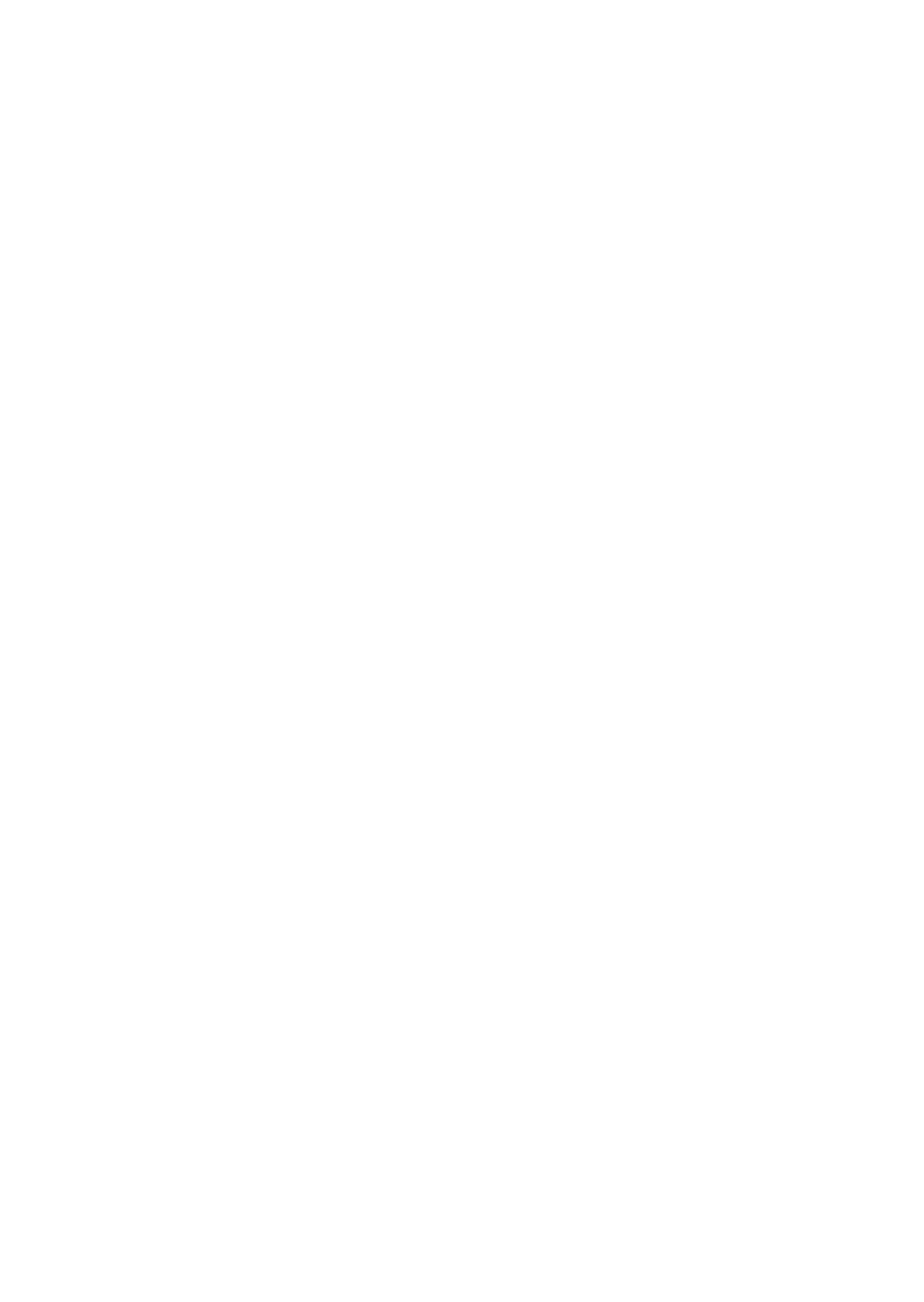## introduction

Thank you for purchasing this MANHATTAN® Parallel PCI Card, Model 158220.

The MANHATTAN Parallel PCI Card quickly and easily adds one DB25 port to desktop systems to connect and communicate with a parallel peripheral device while achieving transfer rates of up to 1.5 MBps. Plus, compliance with PCI 2.3 specifications helps ensure that most desktop computers and connected parallel devices can operate at peak performance.

The easy-to-follow instructions in this manual help make installation of the card quick and simple, so you'll also soon be enjoying the benefits of these features:

- Supports EPP, ECP and SPP modes
- Fully supports PCI IRQ sharing
- Universal bus power design for 5 V and 3.3 V
- Automatically selects IRQ and IO address
- Compatible with ISA parallel port addresses for use with legacy devices
- Lifetime Warranty

*NOTE:* To ensure proper operation, make sure that you complete the driver installation before proceeding with the hardware installation.

#### **System Requirements**

- Windows 2000/XP/Server 2003/Vista 32/64-bit
- Available punch-out expansion and PCI slots

### **Package Contents**

- Parallel PCI Card with External DB25 Port
- User manual and driver CD

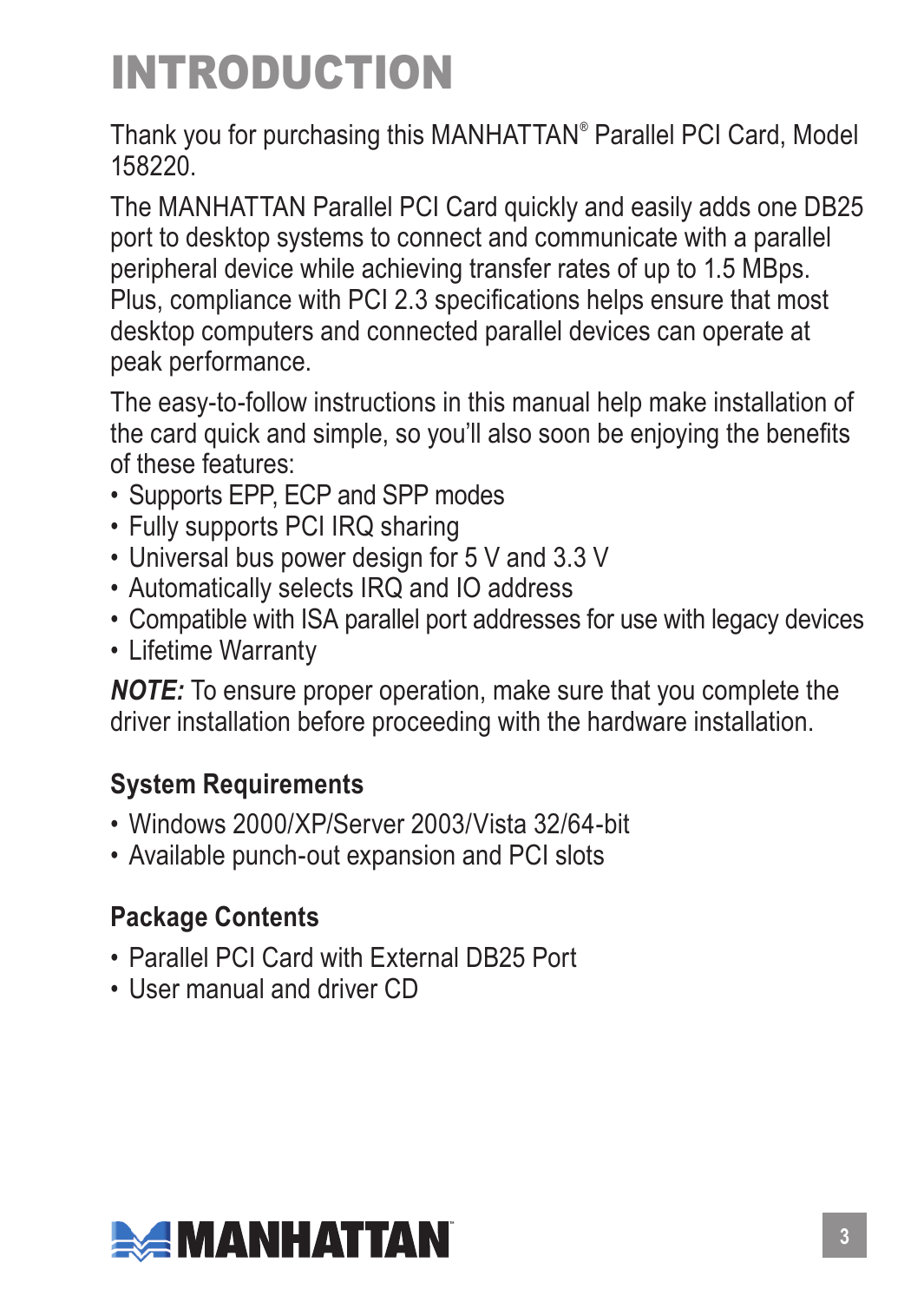## driver installation

**IMPORTANT:** Make sure that you've completed the driver installation before proceeding with the hardware installation.

## **Windows 2000 / XP / Server 2003**

- 1. Insert the included driver CD in the PC's CD-ROM drive.
- 2. On the desktop, click "Start," then click "Run."
- 3. Enter "D:\PCI\_IO\MCS9865\XP\PciSetup.exe," then click "OK."
- 4. Click "Install" to install the drivers
- 5. Click "Exit" to complete the driver installation.
- 6. Shut down the PC.
- 7. Place the PCI card into PCI slot (see Hardware Installation below), then power on the system.
- 8. Once the system boots, Windows will automatically start installing the driver software.

## **Windows XP-x64 / Server 2003-x64**

- 1. Insert the included driver CD in the PC's CD-ROM drive.
- 2. Enter "D:\PCI\_IO\MCS9865\XP64\PciSetup.exe," then click "OK."
- 3. Click "Install" to install the drivers.
- 4. Click "Exit" to complete the driver installation.
- 5. Shut down the PC.
- 6. Place the PCI card into PCI slot (see Hardware Installation below), then power on the system.
- 7. Once the system boots, Windows will automatically start installing the driver software.

### **Windows Vista**

- 1. Insert the included driver CD in the PC's CD-ROM drive.
- 2. Enter "D:\PCI\_IO\MCS9865\Vista32\PCISetup.exe," then click "OK."
- 3. Click "Install" to install the drivers.
- 4. Click "Exit" to complete the driver installation.
- 5. Shut down the PC.
- 6. Place the PCI card into PCI slot (see Hardware Installation below), then power on the system.
- 7. Once the system boots, Windows will automatically start installing the driver software.

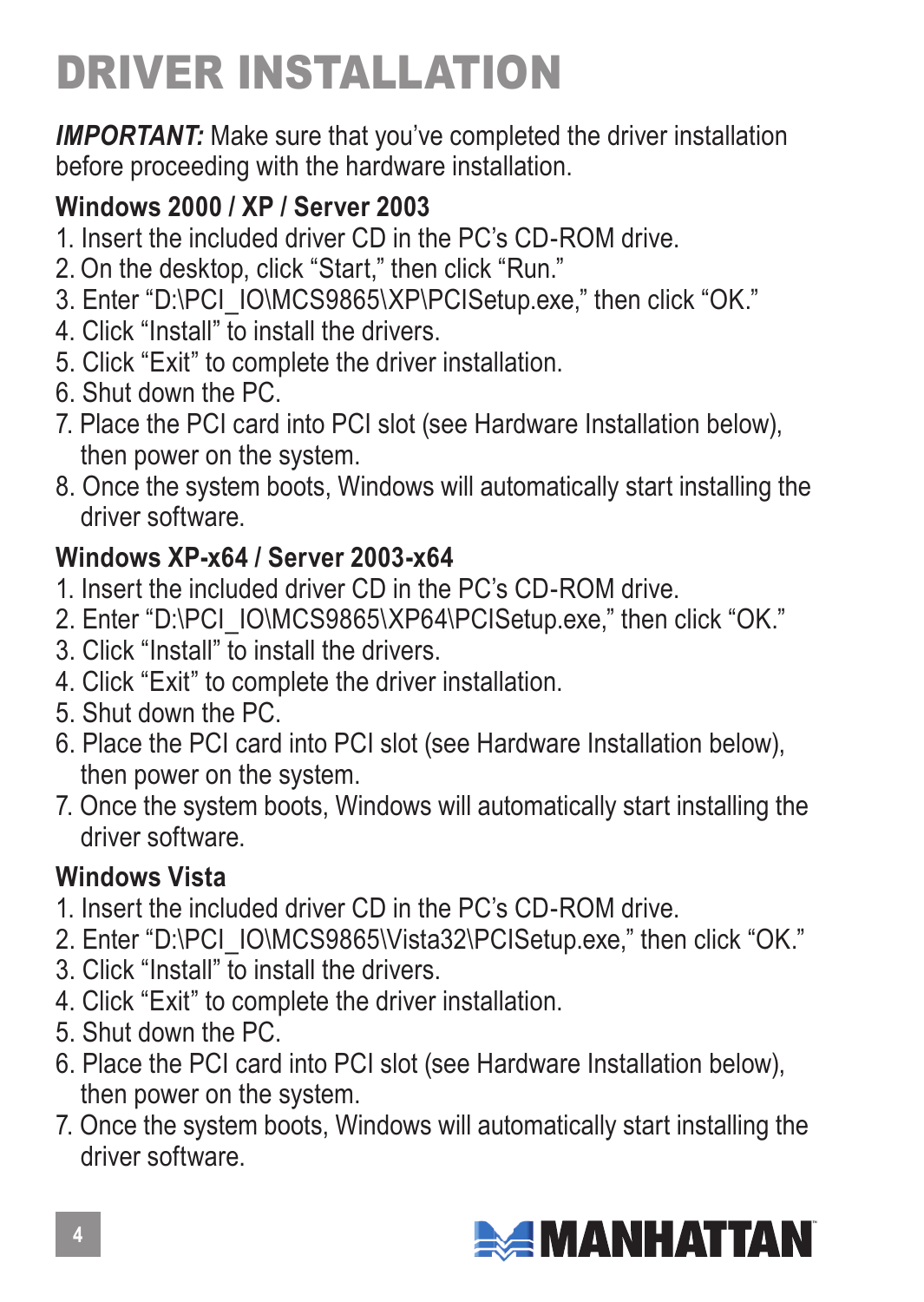#### **Windows Vista-x64**

- 1. Insert the included driver CD in the PC's CD-ROM drive.
- 2. Enter "D:\PCI\_IO\MCS9865\Vista64\PCISetup.exe," then click "OK."
- 3. Click "Install" to install the drivers.
- 4. Click "Exit" to complete the driver installation.
- 5. Shut down the PC.
- 6. Place the PCI card into PCI slot (see Hardware Installation below), then power on the system.
- 7. Once the system boots, Windows will automatically start installing the driver software.

#### **Verify Windows Driver Installation**

- 1. From the Control Panel, go to System Properties and click "Device Manager."
- 2. Find the "Ports (COM & LPT)" listing and confirm that one "PCI ECP Parallel Port" item is displayed.

## hardware installation

**IMPORTANT:** Make sure that you've completed the driver installation before proceeding with the hardware installation.

- 1. Turn off your computer.
- 2. Unplug the power cord and remove your computer's cover.
- 3. Remove the slot bracket from an available PCI slot.
- 4. To install the card, carefully align the card's bus connector with the selected PCI slot on the motherboard. Push the board down firmly.
- 5. Replace the slot bracket's holding screw to secure the card.
- 6. Replace the computer cover and reconnect the power cord.

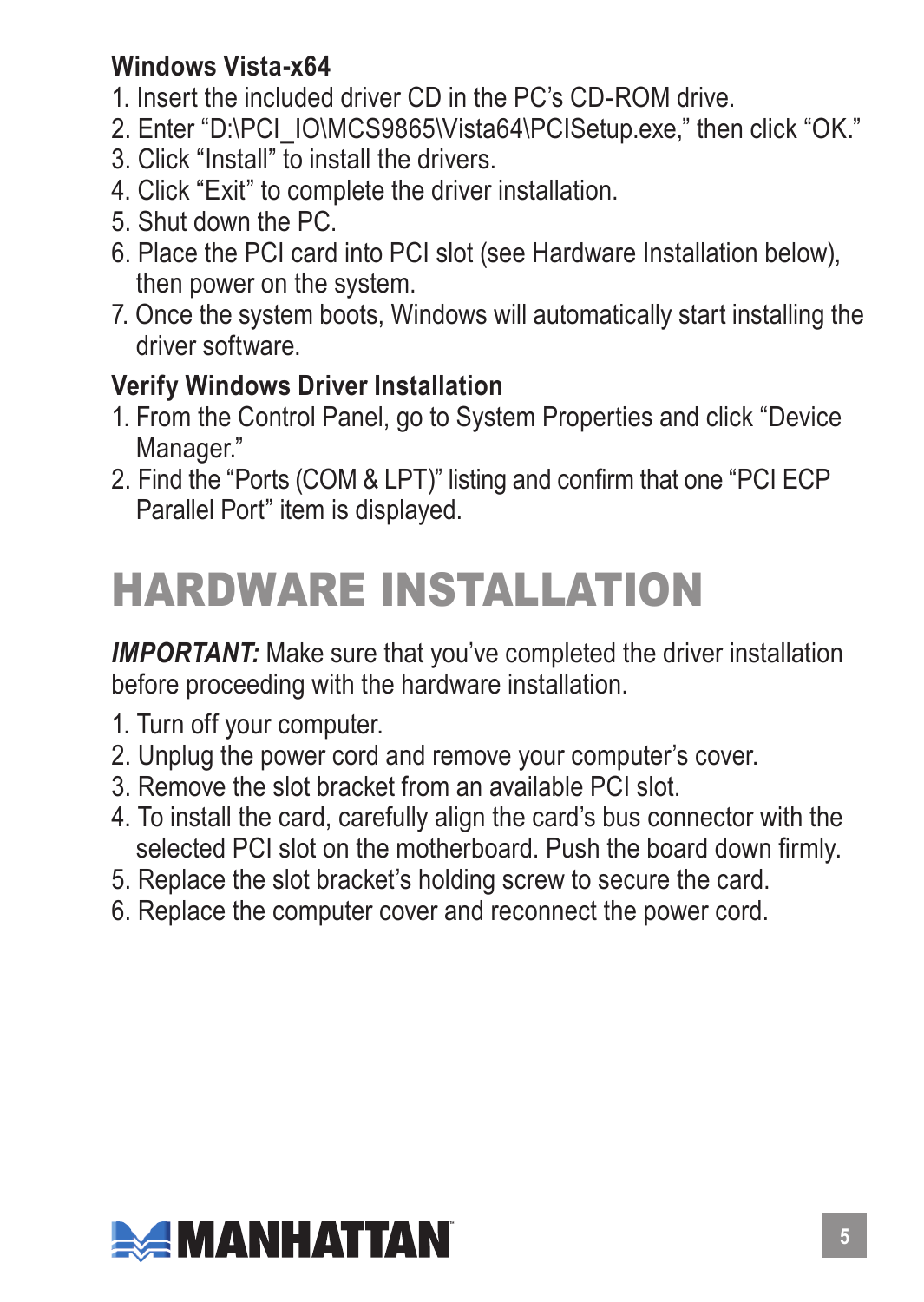## **SPECIFICATIONS**

### **Standards and Certifications**

- CE
- FCC
- PCI 2.3
- WEEE

#### **General**

- Parallel DB25 female connection
- Maximum 1.5 Mbps throughput
- MosChip 9865 chipset
- Requires available punch-out expansion and PCI slots
- Windows 2000/XP/Server 2003/Vista 32/64-bit compatible

### **Bus**

- PCI 2.3 32-bit, 33 MHz
- Supports 32/64-bit PCI slot
- $\cdot$  5/3.3 V bus power

#### **Physical**

- Dimensions: 124 x 122 x 23 mm (4.9 x 4.8 x 0.9 in.)
- Weight: 62.3 g (2.2 oz.)